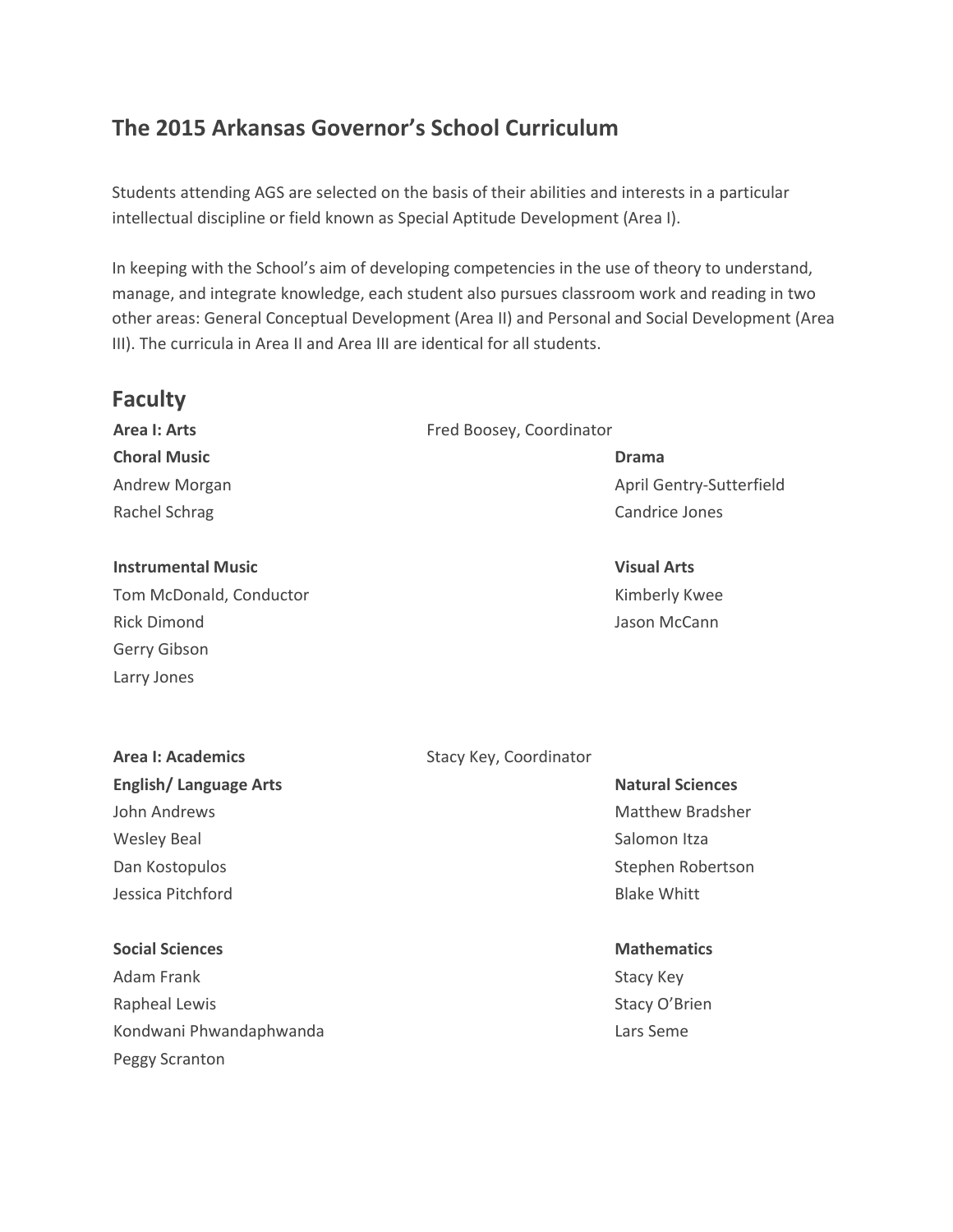#### **Area II: General Conceptual Development**

- Mark Elrod, Coordinator Revis Edmonds Leah Hadder Andrea Lively Jim Rush Phillip Spivey Lacey Thacker
- Christopher Weaver

#### **Area III: Personal and Social Development**

Phillip Melton, Coordinator Fred Boosey Richard Gobble Debbie Hibbs Elizabeth Martin Spencer Sutterfield Kelly Taylor Chad Terrell

# **Area I: Arts**

#### **Drama**

#### **April Gentry-Sutterfield and Candrice Jones**

The 2015 Arkansas Governor's School Drama students will explore several foundational components of contemporary performance, examine the role of performance within society, and develop their own artistic voices as story-tellers and performers. The students should be prepared to engage themselves intellectually, artistically, physically, and collaboratively while they refine skills like focus, leadership, team work, commitment, and communication.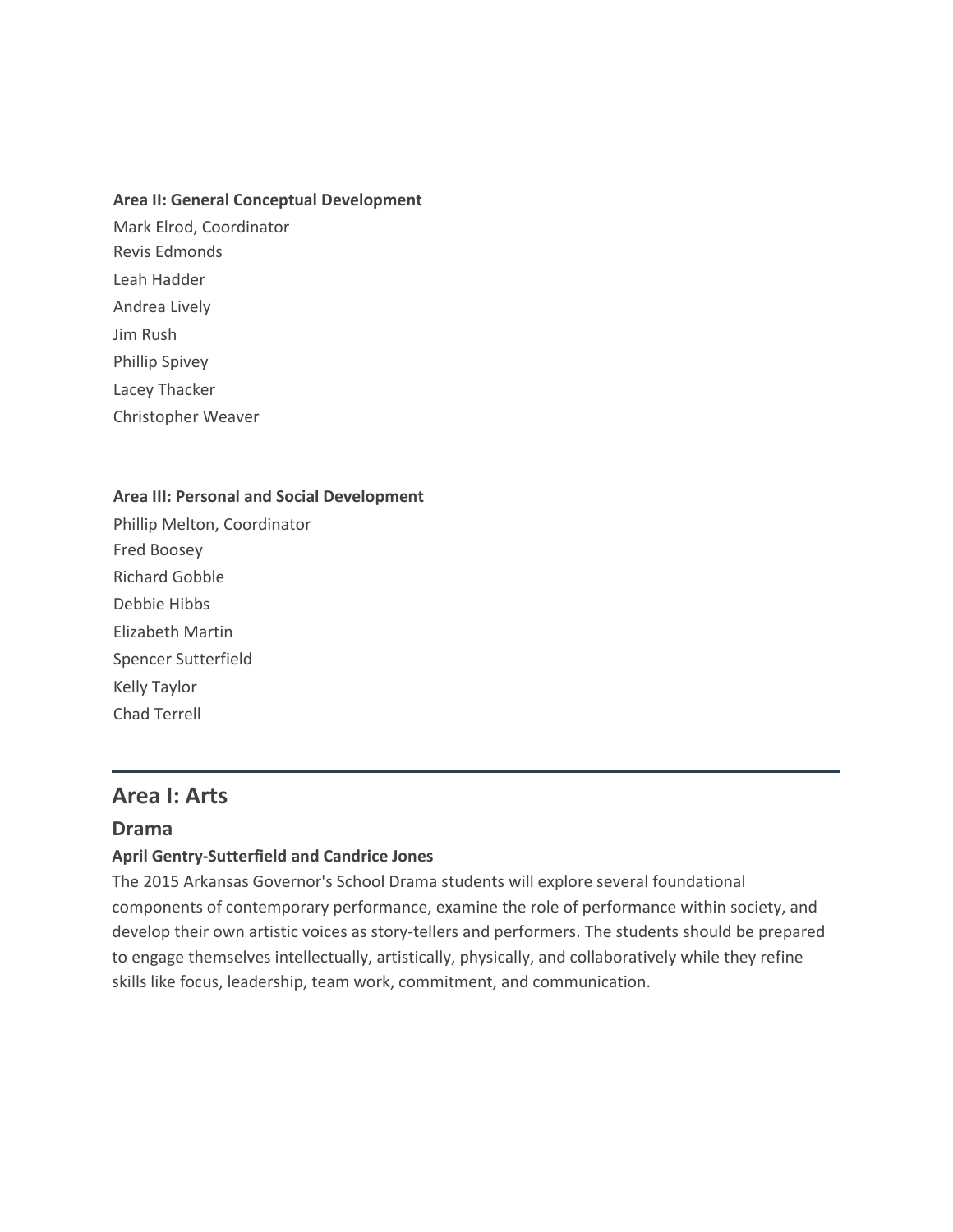# **Choral Music**

## **Andrew Morgan and Rachel Schrag**

The Choral Music program will broaden and deepen students' musical knowledge through diverse experiences of rehearsing, performing, analyzing, and discussing vocal repertoire. While a significant portion of the class will be committed to preparing works for performance at AGS events, students will also gain exposure to a variety of topics relating to music theory, history, choral traditions outside the Western art music canon, and recent trends in choral music performance and composition. An additional facet of the course aims to introduce singers to interdisciplinary performance with students and faculty in Instrumental Music, Drama, and Visual Arts.

# **Instrumental Music**

### **Tom McDonald, Rick Dimond, Gerry Gibson, Larry Jones**

The AGS 2015 students in Instrumental Music will be involved in rehearsing and performing works of prominent 20th and 21st century composers. Emphasis is placed on music from this period, styles of composing, and circumstances surrounding the birth of these styles. Issues such as color, texture, melody, harmony, rhythm, and meter will be addressed in reference to each style and work. Excellence in performance is something that individuals and groups always strive for; however; it is the process of learning music and understanding the creative process of composing music in a specific 20th or 21st century style that is of prime importance in our performing ensemble. This knowledge and expertise will allow students to share with students in other Area 1 disciplines. The discussions and lectures in Perspectives feature faculty and student presentations, discussions, theory styles, and listening sessions which deal with significant music and musical trends. The combination of ensemble performance and Perspectives classes at AGS is aimed at opening the students' minds to the incredibly vast world of music, both to its composers and its styles.

# **Visual Arts**

**Jason McCann and Kimberly Kwee** The focus of the Visual Arts program at AGS is to develop student artwork in terms of concept and content. Students will be encouraged to explore the process behind their artistic product in a variety of techniques and materials guided by instruction and critique of art and theory through the ages. The hope is that students will acquire an understanding of how working artists achieve consistency and continuity in a large body of work.

# **Area I: Academics**

# **English/Language Arts**

## **Practical Poetics - John Andrews**

From The Kings of Leon shaking "the poet and the beat" to Eminem claiming to not be much of a poet but knows that someone told him "to seize the moment," popular culture views poetry and poets as revered things. If popular music, film, and tv all view poetry as something elevated and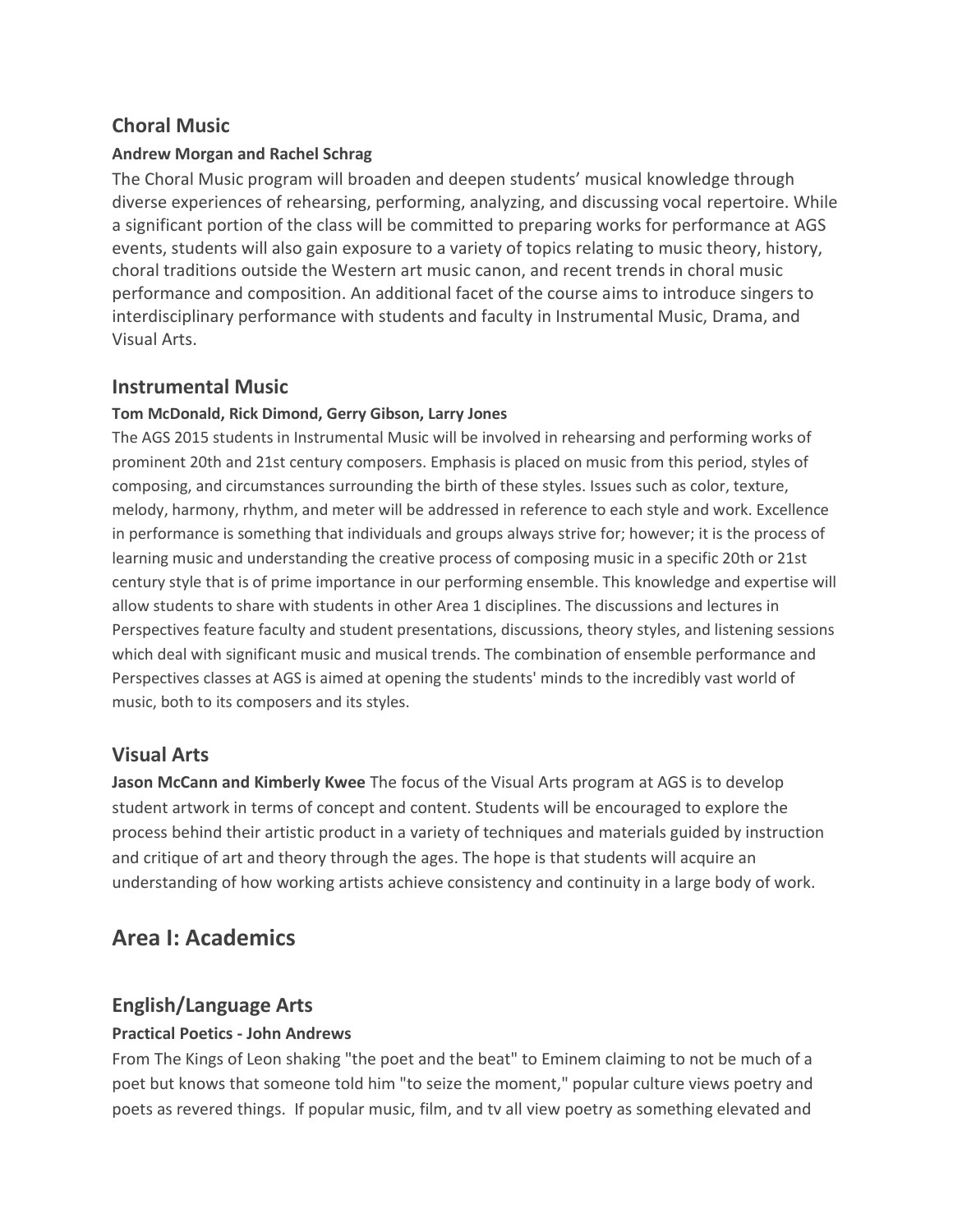separate, then what is the role of poetry today? At the same time, Alexandra Petri claimed in the Washington Post "poetry is dead." If this is true, what is the point of poetry today? What is poetry today? This course will interrogate and attempt to answer these questions by analyzing the work of contemporary poets such as Karyna Mccglyn, Richard Siken, Michael Dickman, and others to approach and define contemporary poetry. From here we will then create contemporary poetry through the techniques and theories presented and offer up our own texts as examples of contemporary poetics.

#### **Introduction to Cultural Studies - Wesley Beal**

What is culture? The term is vexing, often described as among the hardest words to define in the English language. There are several possible approaches to this subject, ranging from anthropology's study of customs and practices to sociology's reliance on statistics, but for the purposes of this course we will interrogate culture as a *text* for our own analysis. In other words, we will be applying our literary tools toward the interpretation of culture.The questions we investigate on a daily basis will sweep broadly under the ever-broad rubric of culture, observing the various and often conflicting uses and meanings of the culture concept. We will start by exploring the very ideas of culture and literature, then familiarize ourselves with Barthes's and Geertz's approaches to the culture-text, and along the way study specific examples of those texts—for example, campus architecture, commercial advertisements, theme parks, and propaganda. Students will complete the course by designing and presenting a cultural studies lesson plan of their own.

#### **Contemporary Short Story - Dan Kostopulos**

Contemporary Short Story has two objectives. First, students will discuss the nature and history of the short story as a form of fiction and then read a variety of stories published during the last forty years by familiar British and American authors such as Martin Amis, Richard Ford, Alice Walker, Anne Beattie, Kazuo Ishiguro and Junot Diaz, as well as several writers who are perhaps less familiar to young readers such as Lydia Davis and Reinaldo Arenas. Specifically, students will examine how these short stories reflect the changing dynamics of contemporary American and British culture with respect to significant historical events, gender, race, class, nationality, and a variety of other social and cultural issues. Students will read the stories in class, analyze their fictional elements, as well as identify the dominant ideas they feel the authors are trying convey, and then discuss their own interactions with the text in an attempt to understand their subjective and varying responses to different works of fiction.

#### **Flash Fiction - Jessica Pitchford**

In Flash Fiction, our focus will be on the briefest of fiction forms: the short-short story (also known as fast fiction, flash fiction, or micro fiction, among others). These extremely short stories, which can vary in length but are on average no more than 750 words, are increasingly popular, if difficult to achieve—a real creative challenge. This course both introduces participants to the art of the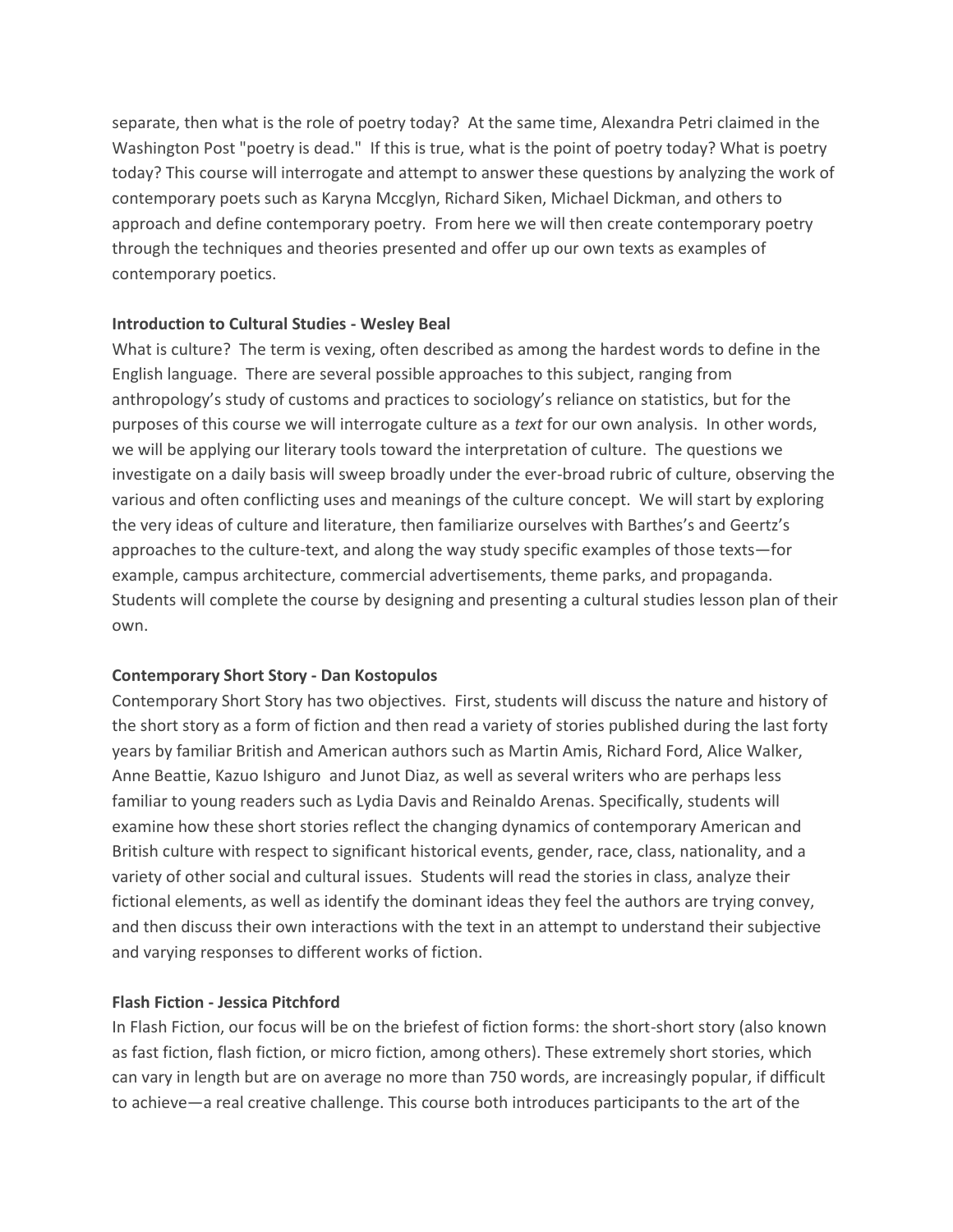short-short story and prepares them to participate in traditional workshops and even fiction slams. In-class activities include reading discussions, individual and group writing exercises, as well as peer workshops. The ultimate goal is to get students reading one of the most progressive forms of fiction being written and published today and trying their hand at creating their own.

# **Mathematics**

### **Probability and Statistics: A Study of Uncertainty - Stacy Key**

Life is full of uncertainty. However, most people try their best to plan, predict and prepare for the future. Some people rely on chance, fate, and luck in their predictions, while others base their findings on logic and scientific methodology. Our study will be based on this logical and scientific approach. Probability has been defined as "the branch of science concerned with the study of mathematical techniques for making quantitative inferences about uncertainty." Most historians consider this branch of science as beginning with the work of Fermat and Pascal in the early 1600s, but the use of this science has grown exponentially over the last few decades. This course will examine techniques and concepts widely used in probability and statistics from both a theoretical and practical perspective. Examples from the "real world" in the areas of insurance, politics, finance, engineering, medicine, meteorology, and management will be used to add relevance and practicality to our study.

#### **The History of Logic and Proofs - Stacy O'Brien**

In Ancient Greece, Aristotle and the Stoics created the first standards for deductive reasoning. Mathematicians then built on these standards to create the universal language of logic and proof. This course will follow the path taken by logicians and mathematicians from Aristotle to the present day as we examine both practical applications of logic in computer science and theoretical uses for logic in proving mathematical truths. We will study syllogisms, Boolean algebra, tautologies and paradoxes, truth tables, deductive and inductive methods of proof. We will develop an understanding of how mathematics has developed over time and how we can use logic effectively in mathematics and in daily life.

## **The Mathematics of Infinity - Lars Seme**

Though infinity is not actually a number in the usual sense, in this class we will discuss the different ways infinity can be approached mathematically, including the arithmetic of the infinite. Along the way, we will consider the construction of the Natural, Rational, Real, and Complex Numbers and their properties. For example, we will define what we mean by addition and use this to prove why 1+1 = 2. The class will conclude with the treatment of infinity using both Cardinal and Ordinal Numbers.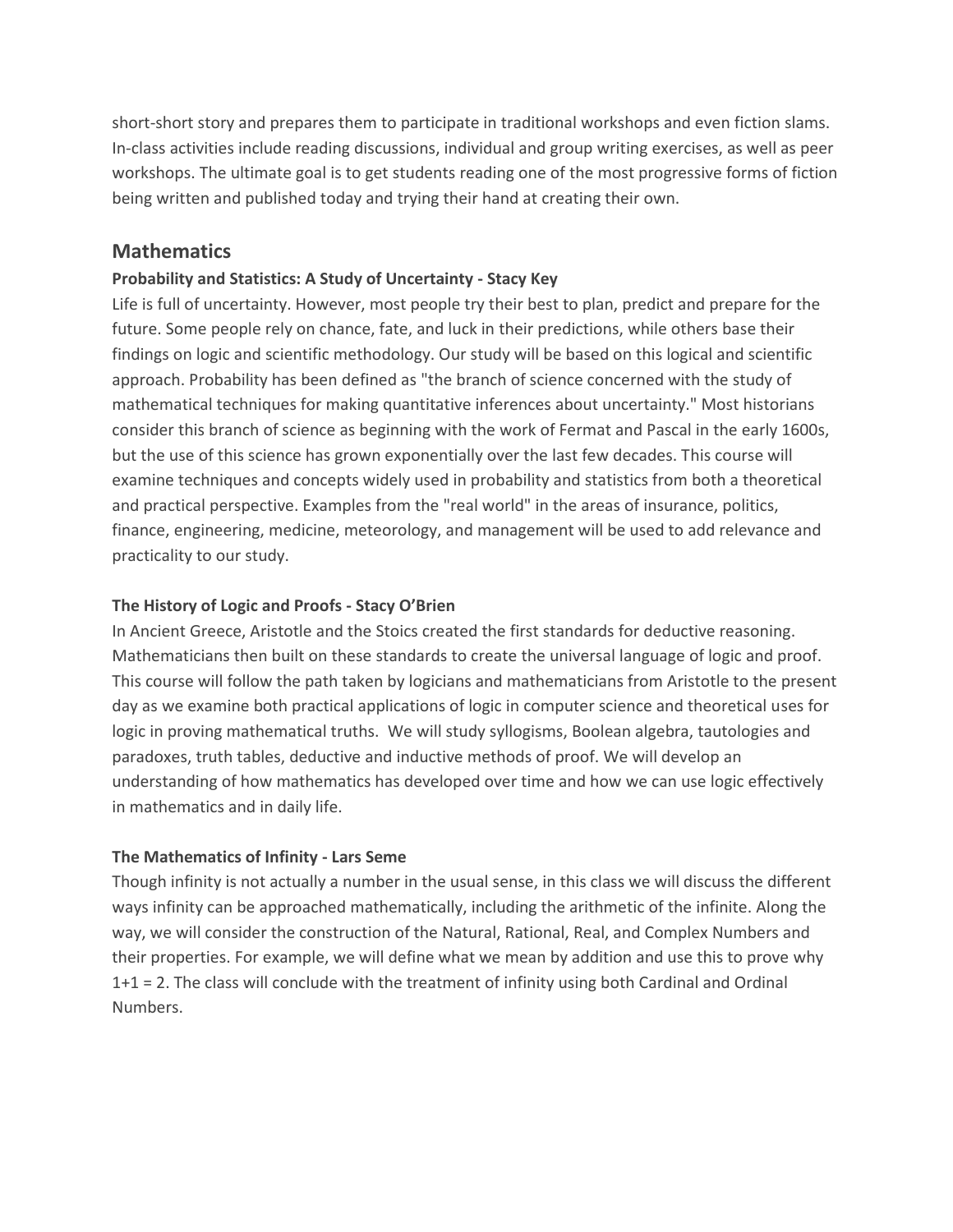## **Natural Sciences**

#### **Prevention, Diagnosis, and Rehabilitation - Matt Bradsher**

Designed to cover a variety of topics from the view of health professionals, with emphasis on prevention, diagnosis, and rehabilitation. Students will examine what "healthy" means, and build plans to modify their own lifestyles to promote quality and longevity of life. The course will then shift toward human anatomy and common dysfunctions, as well as develop skills to prevent and/or identify sickness, injury, and debility.

#### **Physics Behind Medical Machines-(PBM2) - Salomon Itza**

You may think that medicine and physics are two different disciplines and have little or nothing in common. However, when you look at the medical machines used in hospitals around the world, you can see they are related and that physics is important in the medical field. Students enrolled in this course will learn about the basic physics concepts behind some medical machines (MRI, CAT, and PET) and their use in performing medical exams. For the most part the course will be conducted in an inquiry-based format, with a variety of activities performed in class and outside of class; giving students the opportunity to explore and learn the physics concepts.

#### **-omics: the next chapter - Stephen Robertson**

The study of the genome gained popularity and public awareness in the late 20<sup>th</sup> century following the advent of the polymerase chain reaction. Advancing into high-throughput methods, detailing entire genomes takes a fraction of the time previously required. However, as biologists we are acutely aware that DNA describes only part of the story. Most of our genetic information is considered "junk DNA", some coded regions are never expressed, and many of our genes are heavily and complexly regulated. So how do our genes define who and what we are? This course focuses on three primary avenues of molecular studies: Transcriptomics, Proteomics, and Metabolomics. Given a definition of sample, at any one point the transcriptome is the full assemblage of RNA, the proteome is the full complement of proteins, and the metabolome is the complete set of small molecules. By exploring the products of DNA transcription, mRNA translation, and protein activity we can describe the interaction between environment and DNA at the cellular, tissue, organ, and organismal levels in a way previously impossible. We will discuss current methodologies used to isolate and identify these components (requiring that we delve into the major subjects of Natural Sciences: chemistry, physics, and biology), current research and theory, application, and what the future may hold for these studies.

#### **Looking Inward - Blake Whitt**

A good scientist must understand how his/her tools of measurement work; otherwise any obtained data is meaningless. Strange, then, that the tool used in all measurement (our brain) is in many ways still mysterious. If we wish to further understand phenomena in nature, isn't it necessary to first understand ourselves?This course will focus primarily on the explanation of the neurobiological underpinnings of human behavior, emotion, and perception. We will begin with an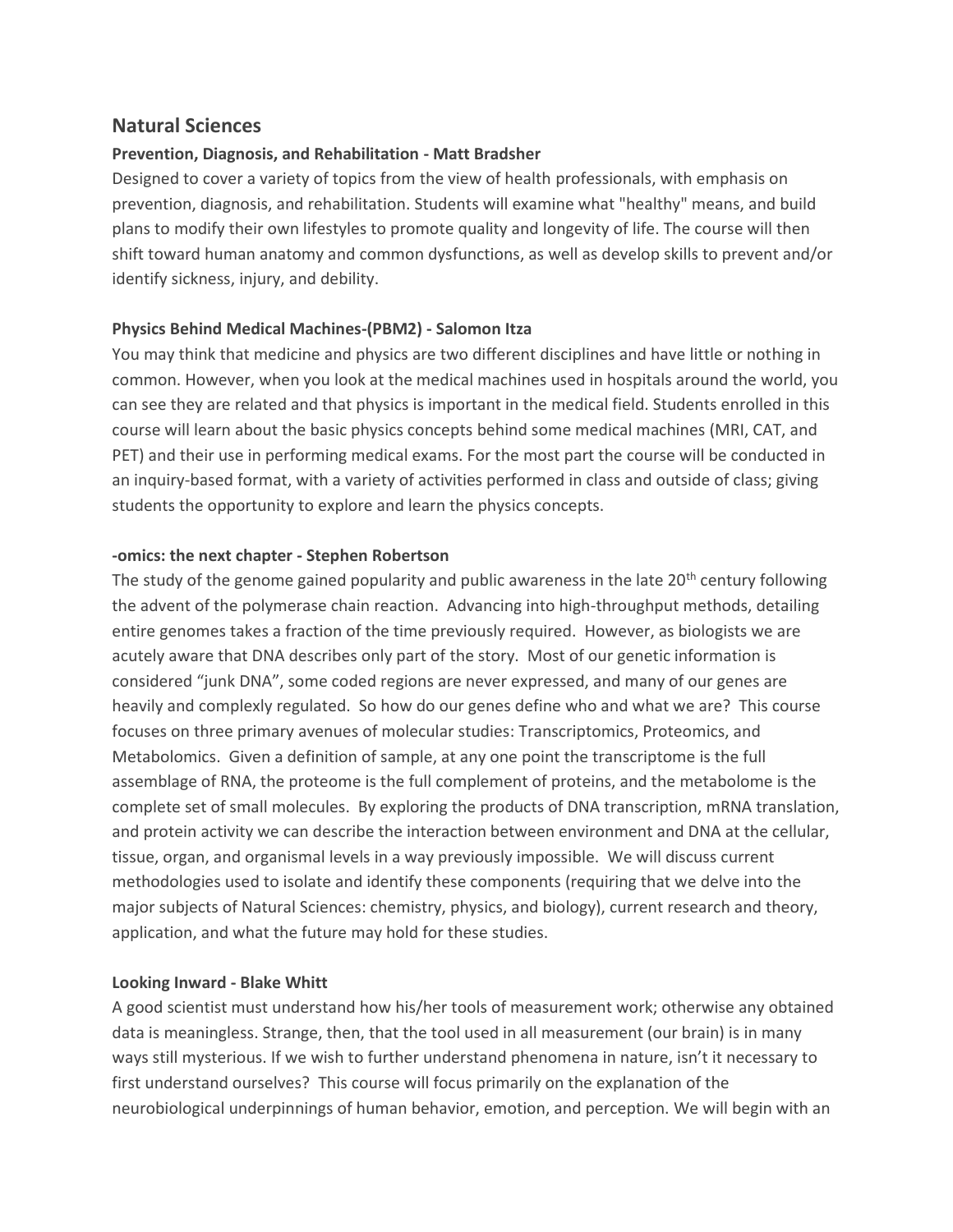overview of the cellular and molecular components of mammalian nervous systems and progress into discussions regarding human behaviors while challenging the conventional understanding of concepts like consciousness, love, culpability, and free will.

## **Social Sciences**

### **Expressing Your Self: Folklore, Folklife, and Expressive Culture - Adam Frank**

When we hear the term "folklore," oral transmission of myths or tall tales may come to mind. Over the last few decades, however, folklore has come to include a wide variety of cultural practices, ranging from food culture to public festivals, lowrider clubs in Austin to martial arts in China, mask making in Mexico to cowboy culture in Texas. Together, these practices make up what is now often referred to by scholars as "folklife" or "expressive culture." In this course, each class will begin with the exploration of a question or concept related to human expressive cultural practices. For example, we might start with the question "How do we differentiate between the natural and the supernatural?" Or "How do you know you're a member of a group?" Or "How do you gain entry into a community of practice?" Day to day, students taking "Expressing Your Self" will engage in group discussion about short readings, film clips, and concepts the instructor introduces in class. The other major component of the class is the sharing of "folk" skills and practices, both within the class and between the class and the larger AGS community. To connect to that community, AGS students, faculty, and staff will be invited to participate in a weekly 4:10 "sharing circle." The topics of each week's sharing circle will be publicized through the AGS community calendar, and anyone is welcome to attend and share. Topics may include gaming, knitting, music, storytelling, foodways, physical arts (e.g. martial arts), performing arts, and so on. The circle can include more than one topic at each weekly meeting. The circles will provide an opportunity to explore the depth and breadth of skills and knowledge within the AGS community.

#### **Introduction to Sociology - Dr. Rapheal Lewis**

This course covers a specific methodology centered around critical thinking, while at the same time engaging the patterns of thought of the early sociologist. It has been always a matter of curiosity how people get along with others, what they do for a living, and who and how people select leaders. Over the years there have been countless observations about human behavior. This course attempts to examine some of these in terms of content and consequences. Each student will be required to complete at least two requirements.

1. They must select one of the early sociologists and discuss their philosophy and methodology and the reasons for their choice. All of this should be prepared and presented in an essay or some other form, based on the student creativity.

2**.** A research design or a plan to investigate a sociological problem at some time in the future must be developed.

#### **Developing Nations – Kondwani Phwandaphwanda**

Students will explore political systems in selected developing countries and examine how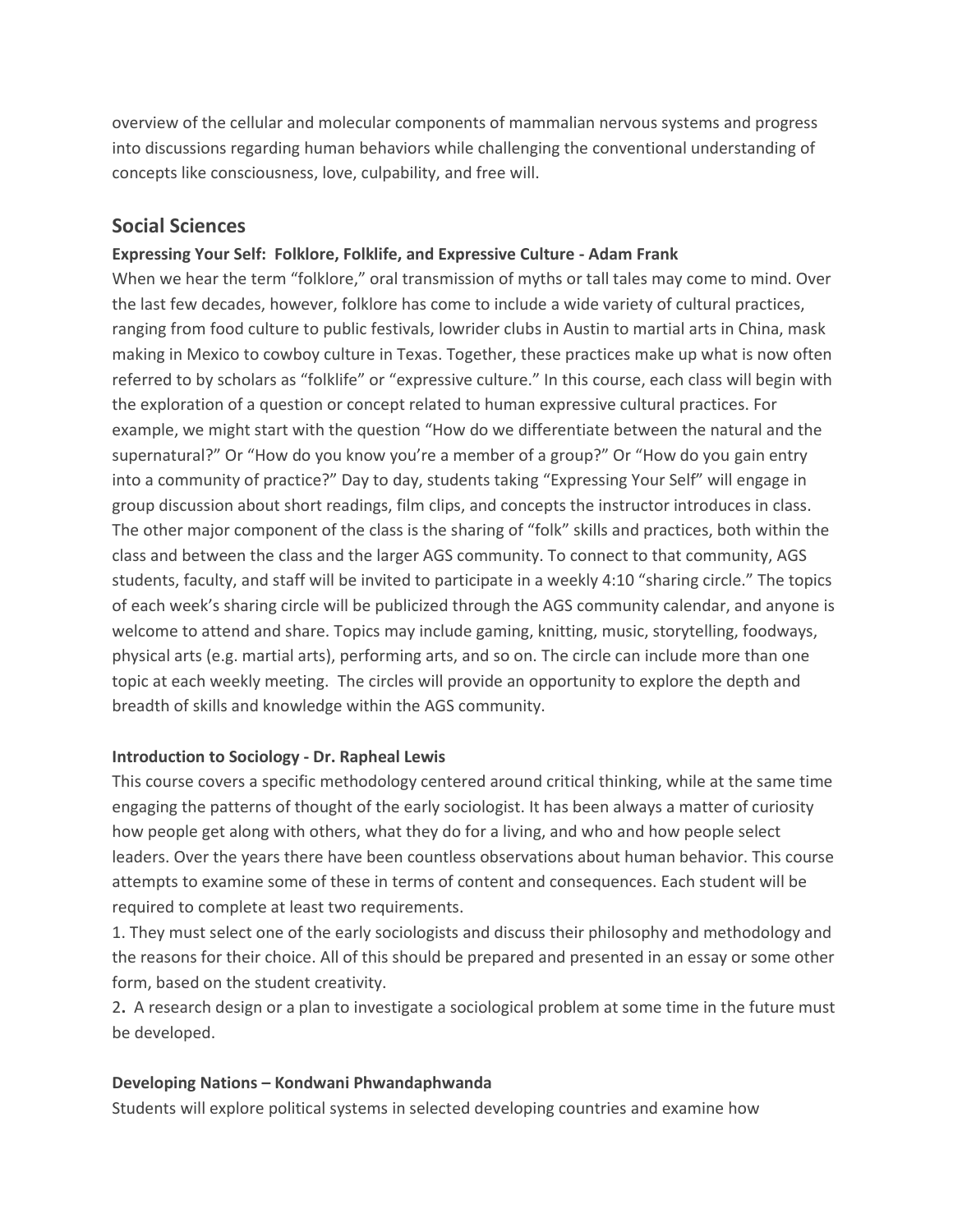governments within those political systems serve their people to help them improve their lives. Discussion will focus on a number of areas including education, employment, health, food production and security, and civic education. Students will also discuss how international development impacts the lives of people living in poor countries.

Selected readings will be used for lectures and class discussion. Different activities will be used to accommodate the learning styles of students to give each student a chance to maximize his/her learning process. Students will also be encouraged to conduct basic research for their own further understanding of material discussed in class.

#### **Words and other Weapons in War and Debate - Dr. Peggy Scranton**

This course explores how words impact not just who wins or loses political conflicts but also the meaning of winning and losing. Our purpose is to examine how words influence "who gets what, when, and how," which is Harold Lasswell's famous definition of politics. Words can enhance or diminish a speaker's message; they may enlighten some and confuse others; political labeling can help or hurt a person or group or cause. Language used in political speech conveys multiple meanings and creates differential outcomes as some listeners hear threats while others hear promises. Following the insights of Murray Edelman, who pioneered the study of politics as spectacle and the political uses of language, we will examine how selected words call some to action and reassure others that they need not act. Considering war in Clausewitz's view as a continuation of politics by other means, we will examine the use of force for achieving military and political objectives. We will consider and compare two types of conflict: 1) armed conflict during the Peloponnesian War and more recent military operations, and 2) nonviolent movements and unarmed struggles against brutal dictators. We will analyze these conflicts by examining wellknown speeches, other textual records, and video documentaries; students will hold discussions and debates and write analytical assignments.

# **Area II: General Conceptual Development**

Area II focuses on thinking—on the ways we think, on the assumptions that underlie our own thinking and the thinking that takes place within the various disciplines, on cutting edge developments that have influenced our thinking about truth and knowledge, and on means of thinking more effectively.

Since Area II brings together students from all eight Area I disciplines, instructors can help students explore connections and differences between the disciplines and help them understand various approaches to truth and reality.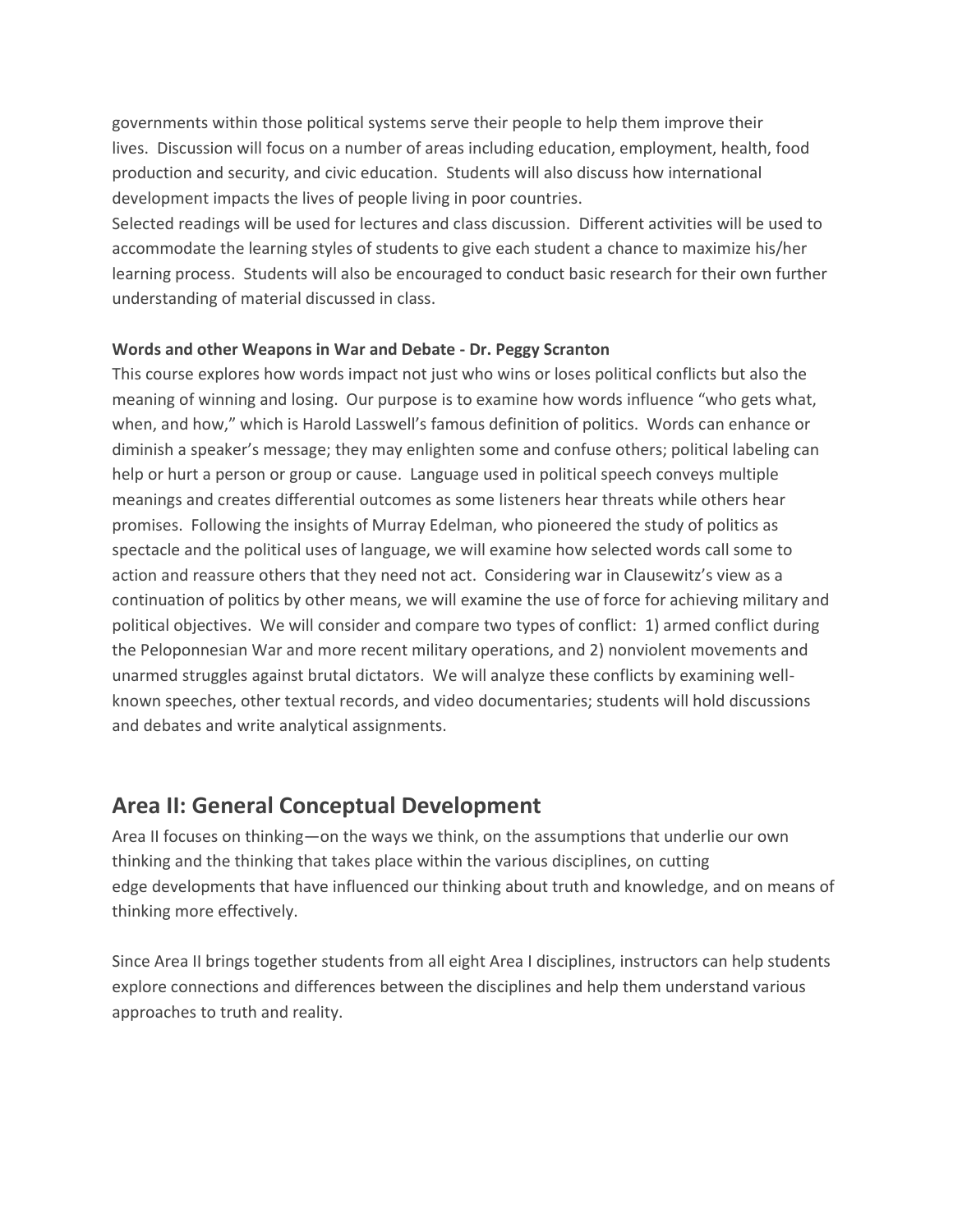Area II classes also draw on speakers, films, and readings as subjects for discussion; students interact directly and frequently with leading figures in a variety of fields and learn to watch films, not simply as forms of entertainment, but as works of art open to critical examination.

Area II begins by introducing students to thinking about thinking, teaching them to be more conscious of their assumptions, the soundness of their logic, and different points of view based on different assumptions. Students express their opinions but also learn about the importance of evidence, logical thinking, and clarity of definition and expression.

As the course progresses, they confront new ideas and new ways of thinking, and they address complex moral and ethical questions, not in order to learn what they should think, but in order to learn how to base decisions and actions on an informed consideration of appropriate issues and evidence.

By the end of the course we hope they will have a clearer understanding of their assumptions and of the thinking process in general.

We also hope that they will understand other points of view and have an awareness of complex issues, as well as an appreciation for well-informed and solidly supported ideas.

Finally, we hope that they will be excited about thinking.

# **Area III: Personal and Social Development**

Area III is designed to foster the personal and social development necessary for the students to benefit fully from their Area I and Area II classes and the comprehensive cultural and social events of the AGS program. The concept of Area III emerged from the need of students to process and discuss information and experiences. This makes learning more active and meaningful and enables students to develop accountability for their own educational, social, and cultural environment. By integrating all the academic classes and events, the curriculum of Area III strives to provide an opportunity for the students to see the importance of taking personal responsibility for one's own ideas and for one's participation in a democratic society. The students learn that ideas do have consequences and that "good thinking" means looking at the implications of ideas as well as the assumptions behind them. Area III provides a forum for actively exploring civic responsibility; it seeks to inspire a student's understanding of his or her own personal potential and then to impress upon the student the value of character, leadership, integrity, insight, and compassion, not only within their own communities, but in society at large. It is within this framework that students explore curricular issues such as social theory and responsibility, theories of intelligence, conflict and stress management, psychological and personality theory, goal setting, and service. Area III